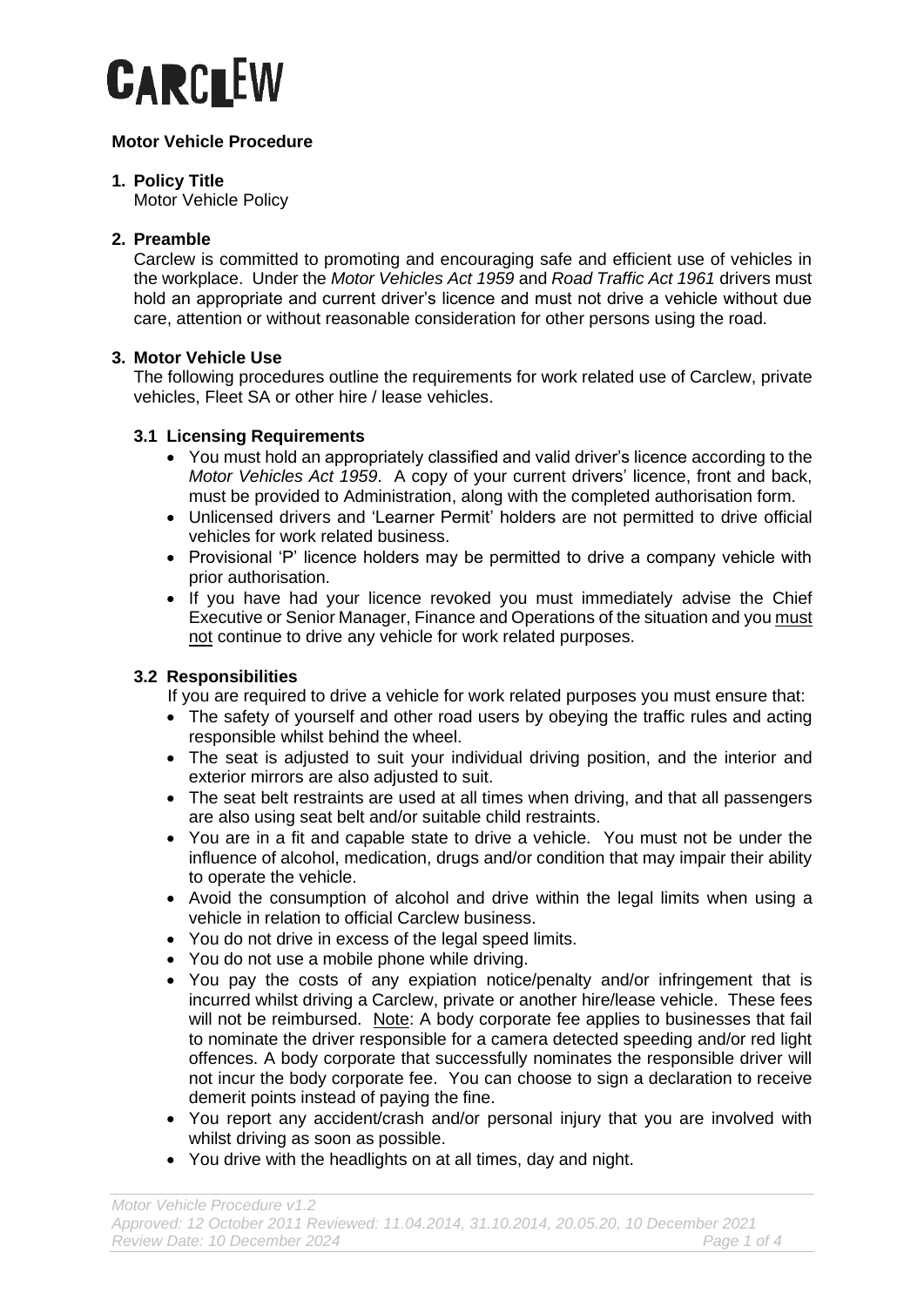- The vehicle is left clean, tidy and returned with at least half a tank of petrol after each use.
- The cargo barrier is in place at all times, loose objects are to be secured within the back and rear areas.
- You record the date, kilometres and destination in the log book or if you are seeking reimbursement for using your private vehicle.
- Carclew accepts no responsibility:
	- − If the driver is not in a fit and capable state to drive, including driving under the fluence of medication, alcohol, condition, drugs and/or alcohol. The driver will be personally liable for damages in the event of an accident.
	- − If the vehicle is being used for unauthorised purposes. The driver may be required to pay full costs of any damages that may be incurred while in use.

# **3.3 Carclew Vehicle**

During your induction meeting with Administration you will be asked to provide your current South Australian Drivers Licence. A copy of the front and back will be taken and kept on your personnel file. This will allow you to drive any Carclew vehicle for work related purposes for the duration of your contract.

The safe and efficient operation of Carclew vehicles is a priority and the Administration Office will arrange periodic services. Likewise, the Administration Office will arrange any spontaneous repairs that are required between scheduled services.

Carclew vehicle etiquette:

- Carclew's vehicle must be booked via Front of House. Do not book the vehicle for longer than you need it. If you have booked the car and realise you don't need it, let Front of House know as soon as possible.
- As the driver is your responsibility to ensure tyre pressure, oil and coolant are checked prior to use and between scheduled services. You must also carry out a visual check of tyres and keep the windscreen, windows and headlights clean to ensure clear vision.
- It is imperative that company vehicles are kept clean and tidy; interior and exterior, at all times as this reflects upon the driver and our organisation.
- The vehicle must be returned with at least half a tank of petrol ready for the next user. The refuelling costs are the responsibility of the program / project area. The key has a Motorcharge Card attached for the purchasing of fuel and oil, and is not to be used for personal items. Please take the car to a service station which accepts Motorcharge and fill it up before you return it. If the fuel card is lost or stolen you must advise Administration and Motorcharge on 1300 1300 62. The lost or stolen card will be inactivated immediately.
- It is the responsibility of the driver to ensure all passengers are wearing seat belts and/or suitable child restraints. Drivers and passengers by law are required to use seat belt restraints when the vehicle is moving or stationary but not parked.
- Any traffic infringement (speeding fine, parking fine etc) incurred whilst using a Carclew vehicle is the responsibility of the staff member driving the car at the time. Company vehicles may incur an additional 'corporate fee', which is also payable by the responsible driver. You can choose to sign a declaration to receive demerit points instead of paying the fine.
- The vehicle Log Book must be filled out with the odometer readings from the start to the end of every trip. The total km's travelled, program/project area and purpose of journey is also to be recorded. Please make sure the log book is returned to Front of House with the key when you return.
- When driving the vehicle, the headlights must be on at all times; day and night.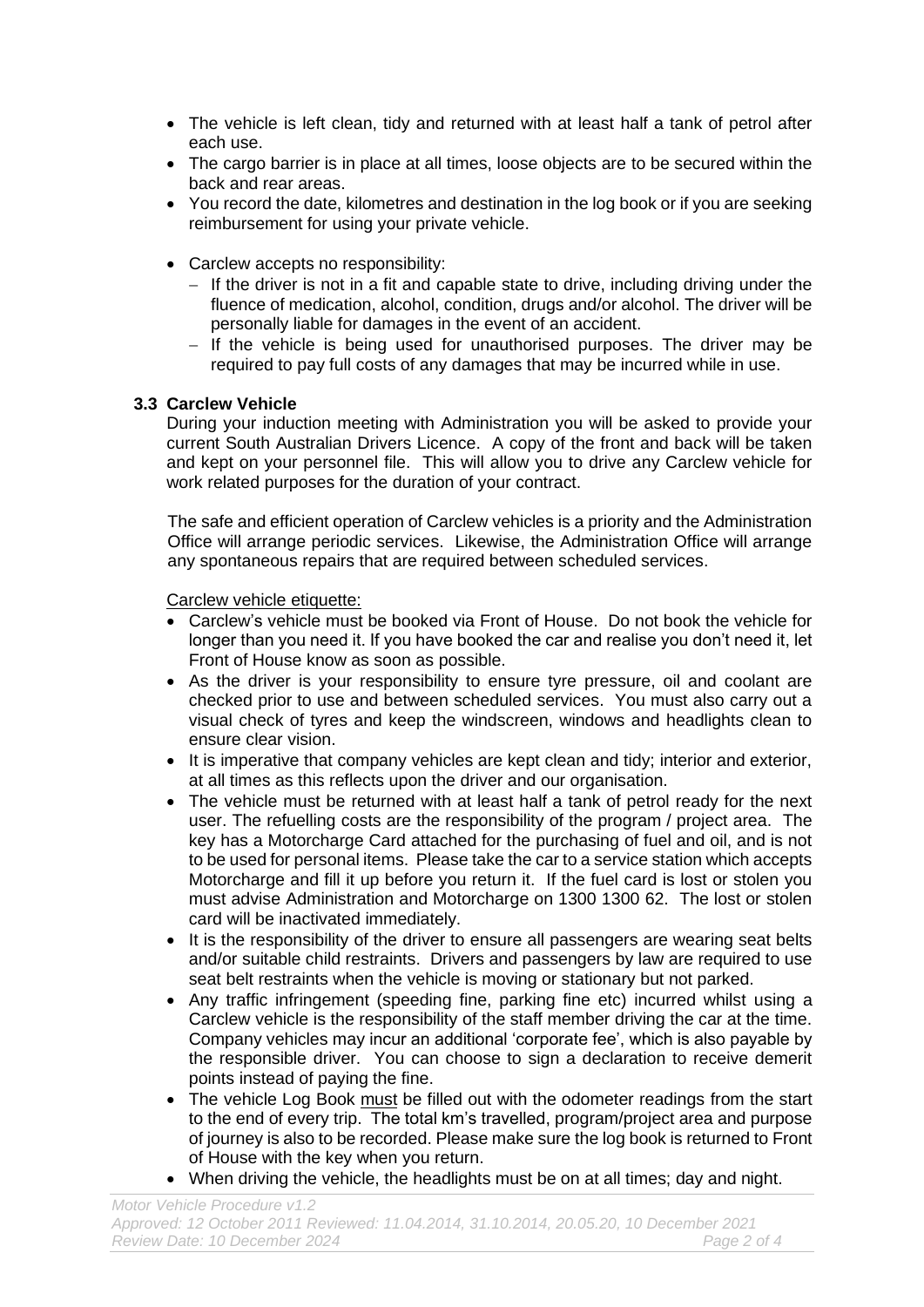- The cargo barrier is to be in place at all times and loose items in the rear and backseat must be secured.
- All accidents must be reported to the Chief Executive or Senior Manager, Finance and Operations, and if required to the SA Police, as soon as possible after the event.
- In case of an accident resulting in an insurance claim whilst driving the Carclew vehicle, for work related purposes, the excess will be charged to the appropriate program/project area. Higher excess fees apply to drivers under 25 years of age and provisional drivers. *Please refer to Administration for Carclew's current Insurance Policy for more detail.*

### **3.4 Use of private vehicle for work purposes**

- Prior approval must be sought for employees requiring to use their own private vehicle for work related purposes. The use of one's own car for work purposes is to be limited, and is only permitted if a Carclew, Fleet SA, taxi or public transport is not available or feasible.
- If you use your own car for work related business you must ensure that the *Authorisation to use Private Vehicle for Official Business Form* has been completed and signed. Often this is completed at your induction meeting. *For further information please see Administration.*
- Personal vehicles used for work related purposes must have adequate registration and insurance cover. It is the employee's responsibility to contact their insurance company to ensure their cover is sufficient for business use. Carclew accepts no responsibility for property damage and third-party bodily injury incurred in the use of a privately owned motor vehicle.
- It is the responsibility of the employees who use private vehicles for work related purposes to arrange the periodic maintenance and to ensure that their vehicle is in a roadworthy condition.
- If you use your own car for work purposes you may claim reimbursement. This expenditure is to be coded against the project necessitating the travel. Alternatively, you may be eligible to claim expenses as a tax deduction when lodging your personal tax return, but you cannot claim both. *Please see Administration for further details.*
- Any traffic infringement (speeding fine, parking fine etc.) incurred whilst using one's own vehicle for work purposes is the responsibility of the staff member who was driving at the time.
- Accidents that occur whilst driving your personal vehicle for work related duties are to be reported to SA Police (if necessary) Chief Executive/Senior Manager, Finance and Operations as soon as possible after the event.

#### **3.5 Fleet SA or other short-term hire vehicles**

• The use or hiring of a Fleet SA or other short-term hire vehicle is to be limited to work related purposes, and is only permitted if the Carclew vehicles, taxi or public transport are not available or feasible. Prior approval must be sought from a Senior Manager before hiring such vehicles for work related purposes. All Fleet SA vehicles can be booked via Administration.

# **3.6 Transportation of passengers, children and/or young people**

- You may be permitted to transport passengers in a vehicle in order to carry out your duties as an employee, with approval from the Chief Executive or Senior Manager. You may also be permitted to transport children and/or young people in a vehicle with parental/guardianship consent; along with written permission from the Chief Executive or Senior Manager for the specified journey or period of time.
- An exemption to obtaining permission may apply in the case of an emergency situation.